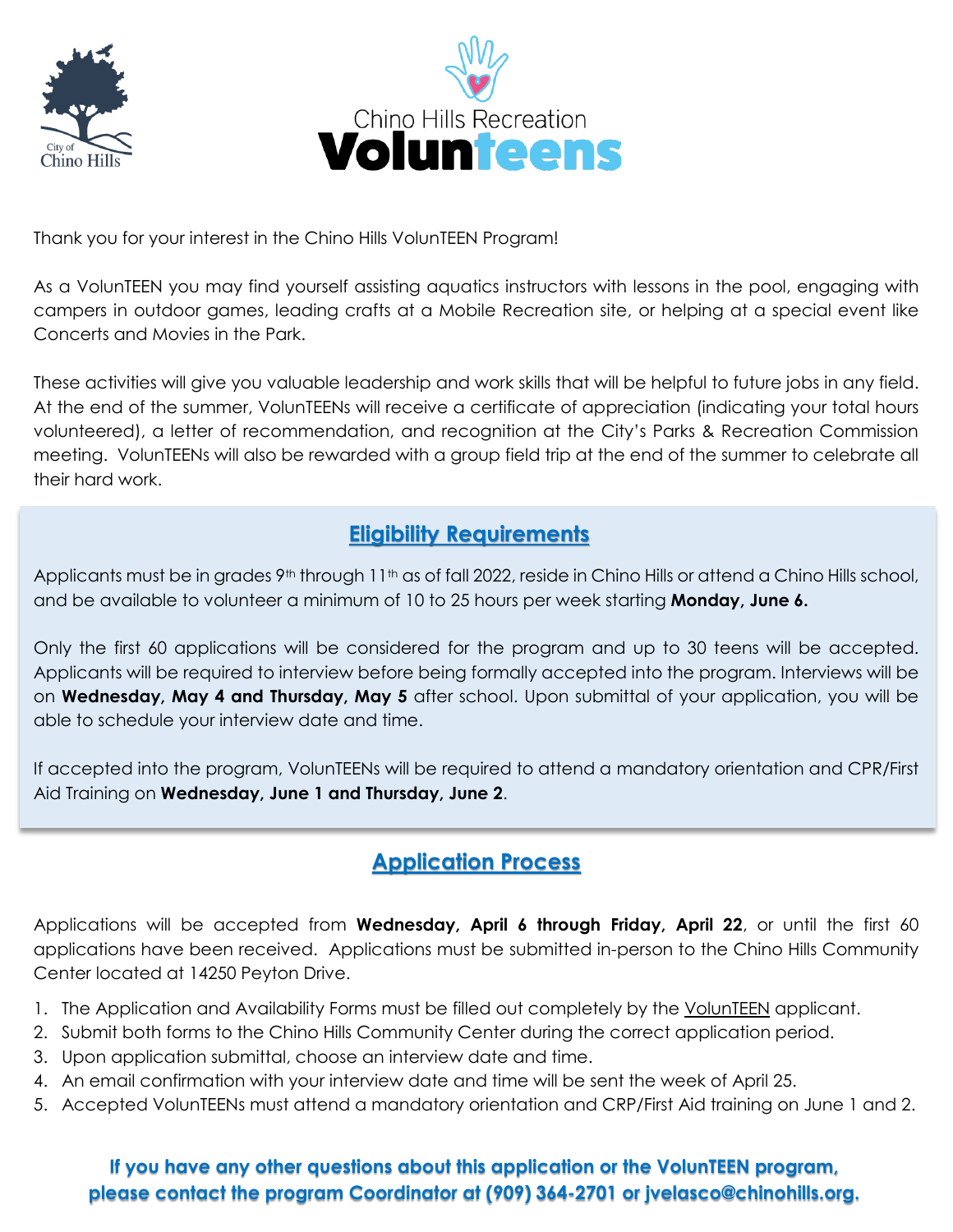

**Received** Date: Time: Staff: \*For office use only\*

| (Street)                                                                                                  | (City) | (Zip Code)                   |
|-----------------------------------------------------------------------------------------------------------|--------|------------------------------|
|                                                                                                           |        |                              |
|                                                                                                           |        |                              |
|                                                                                                           |        | (Required for CPR/First Aid) |
|                                                                                                           |        |                              |
| (Name)                                                                                                    |        | (Relationship)               |
|                                                                                                           |        |                              |
| Adult T-Shirt Size (circle one): S M L XL                                                                 |        |                              |
| Have you been a VolunTEEN in the Past? $\quad$ Yes $\Box$ $\quad$ No $\Box$                               |        |                              |
| Are you applying for a job with the City of Chino Hills this summer? $\quad$ Yes $\Box$ $\quad$ No $\Box$ |        |                              |
| Are you related to anyone who works for the City of Chino Hills? Yes $\square$ No $\square$               |        |                              |
|                                                                                                           |        |                              |

**Summer 2022 Application**

Chino Hills Recreation **Volunteens** 

# **2022 VolunTEEN Guidelines**

### **Be a Responsible VolunTEEN**

- **Always be on time to your shifts**
- **Call in advance if a schedule change is needed or if you are going to be absent**
- **Be prepared to work**
- **Follow the dress code**
- **Interact with the program participants**
- **Let staff know if you are taking a break**

### **Working with the Youth and the Community**

- **Be friendly**
- **Be helpful**
- **Have a positive attitude**
- **Always be kind and patient**
- **Be a leader and positive role model**
- **Always think safety first**

**I hereby certify that all statements in this application are true and complete to the best of my knowledge. I understand that if selected as a VolunTEEN, changes to the availability I have provided may result in termination from the City of Chino Hills VolunTEEN Program.**

**I understand and am committed to these guidelines.**

**VolunTEEN Signature Parent Signature Date**

**All applications must be submitted in-person to the Chino Hills Community Center located at 14250, Peyton Drive** 

\_\_\_\_\_\_\_\_\_\_\_\_\_\_\_\_\_\_\_\_\_\_\_\_\_\_\_\_\_\_\_\_\_\_\_\_\_ \_\_\_\_\_\_\_\_\_\_\_\_\_\_\_\_\_\_\_\_\_\_\_\_\_\_\_\_\_\_\_\_\_\_\_\_\_\_\_\_ \_\_\_\_\_\_\_\_\_\_\_\_\_\_\_\_\_